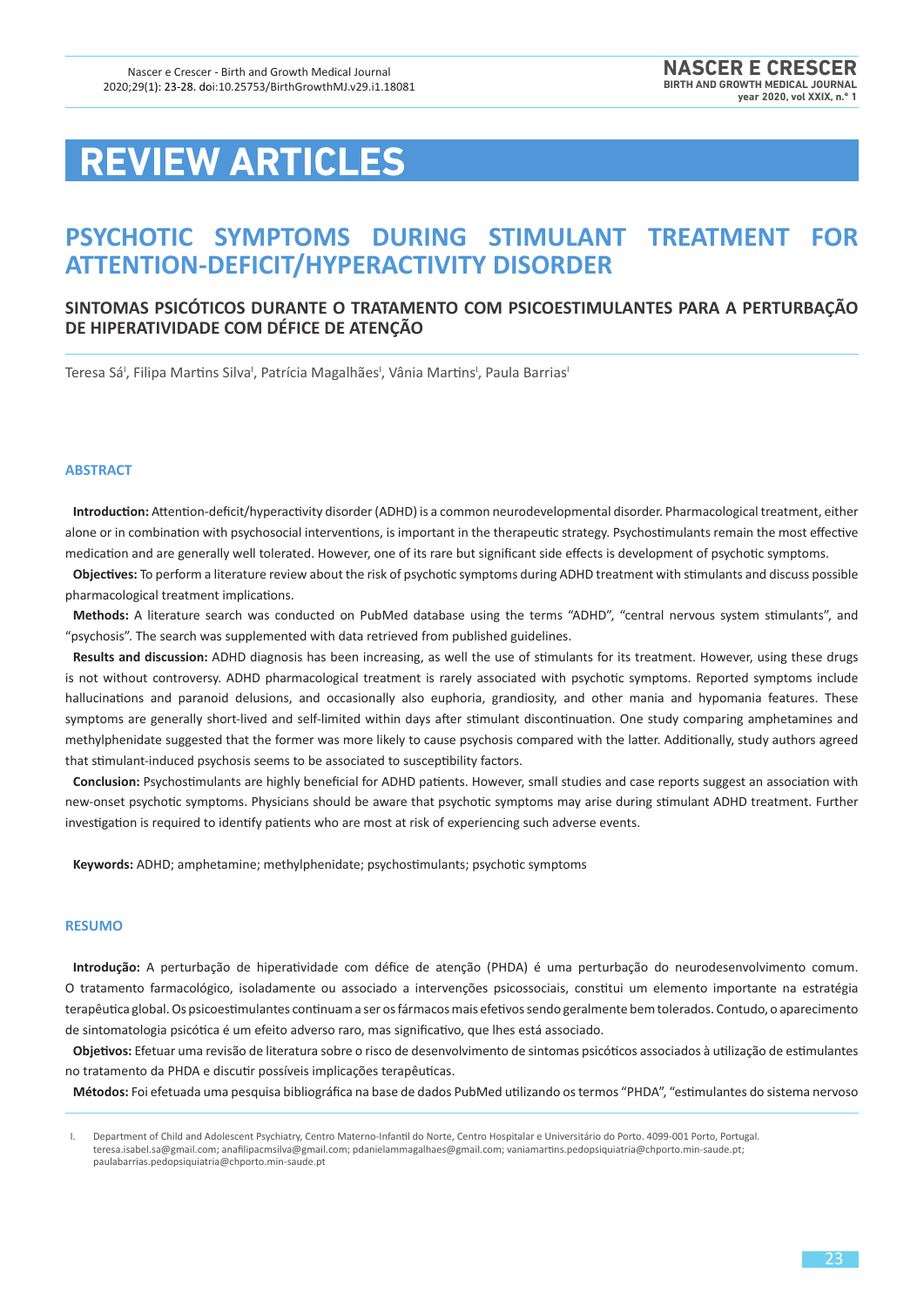central" e "psicose", tendo sido posteriormente complementada com informação recolhida de recomendações formais publicadas sobre o tema.

**Resultados e Discussão:** O diagnóstico de PHDA tem vindo a aumentar, assim como a prescrição de estimulantes para o seu tratamento. No entanto, a utilização destes fármacos não é desprovida de controvérsia, tendo sido pontualmente observados sintomas psicóticos associados à sua utilização. Os sintomas descritos incluem alucinações, delírios paranoides e, ocasionalmente, euforia, grandiosidade ou outras características de mania ou hipomania. Habitualmente, estes sintomas são autolimitados e de curta duração, cessando alguns dias após a suspensão do estimulante. Um estudo que comparou a utilização de anfetaminas e metilfenidato sugere que as primeiras são mais propensas a causar este tipo de sintomas. Os autores do estudo consideraram ainda que a psicose induzida por estimulantes parece estar associada a fatores de suscetibilidade.

**Conclusão:** Os psicoestimulantes são altamente benéficos para indivíduos com PHDA. Contudo, pequenos estudos e relatos de casos sugerem uma associação a sintomas psicóticos de novo. Os médicos devem estar cientes de que podem surgir sintomas psicóticos associados à utilização de estimulantes no tratamento da PHDA. São necessários mais estudos que permitam identificar quais os doentes com maior risco de desenvolver este tipo de reação adversa.

**Palavras-chave:** PHDA; anfetamina; metilfenidato; psicoestimulantes; sintomas psicóticos

#### **INTRODUCTION**

Attention-deficit hyperactivity disorder (ADHD) is a common neurodevelopmental disorder that begins in childhood and frequently persists into adolescence and adulthood.1-5 The diagnosis is based on clinical evaluation of whether the child presents excessive inattention, hyperactivity, and/or impulsivity, associated with high levels of functional impairment and reduced quality of life.<sup>6,7</sup> The estimated prevalence in children and adolescents ranges between 3% and 8%, with boys more likely to be diagnosed than girls.<sup>4-8</sup> ADHD etiology is not completely understood, but seems to be multifactorial involving genetic, environmental, and social factors.<sup>4-5</sup> Current ADHD treatments include a range of social, psychological, behavioral, and pharmacological interventions.<sup>5,9</sup> According to guidelines, psychosocial interventions are initially recommended for younger children and for cases with mild-to-moderate symptoms. For more severe ADHD symptoms, medication, either alone or in combination with psychosocial intervention, is an important element in the therapeutic strategy.1-3,5,9,10 Psychostimulants have remained the most effective medication for ADHD over the last decades, particularly methylphenidate and amphetamines, which are generally well tolerated.1,2,4,5,9,11 Efficacy and safety of these medications is supported by an extensive literature of controlled studies. Nevertheless, like other psychotropic medications, psychostimulants have a wide range of potential adverse effects. An uncommon but significant undesirable side effect is development of psychotic symptoms.1,6,11-17 Because so many people, especially children and adolescents, are prescribed methylphenidate and amphetamines, it is relevant to better understand the risk of psychosis associated with these drugs, as it can be a traumatic event for patients and families.

#### **OBJECTIVES**

The aim of this study was to perform a literature review investigating the risk for psychotic symptoms associated with ADHD treatment with stimulants and discuss possible implications on pharmacological treatment.

#### **METHODS**

A non-systematic literature review was performed in PubMed database using the terms "ADHD", "central nervous system stimulants", and "psychosis" without setting a specific time period. The electronic search was performed during April 2019 and yielded 106 results. Titles and abstracts of retrieved articles were screened and a manual selection of papers was subsequently performed, based on their relevance for the subject in matter. No restriction criteria were established regarding study design. Eligibility criteria for fulltext articles of records deemed potentially relevant included studies with patients diagnosed with ADHD according to the International Classification of Diseases (ICD) or the Diagnostic Statistical Manual (DSM) diagnostic criteria and reports of patients with psychotic symptoms during methylphenidate or amphetamine treatment or up to 60 days after withdrawal. Exclusion criteria comprised the use of other medications for ADHD management (e.g. atomoxetine) and articles reporting assessment of substance-abuse psychosis. Further bibliographic references were retrieved from review articles and guidelines. Only English language reports were included. Finally, 33 eligible studies were identified, including observational studies (comparative and non-comparative cohort studies, patientcontrol studies, one naturalistic observational study, cross-sectional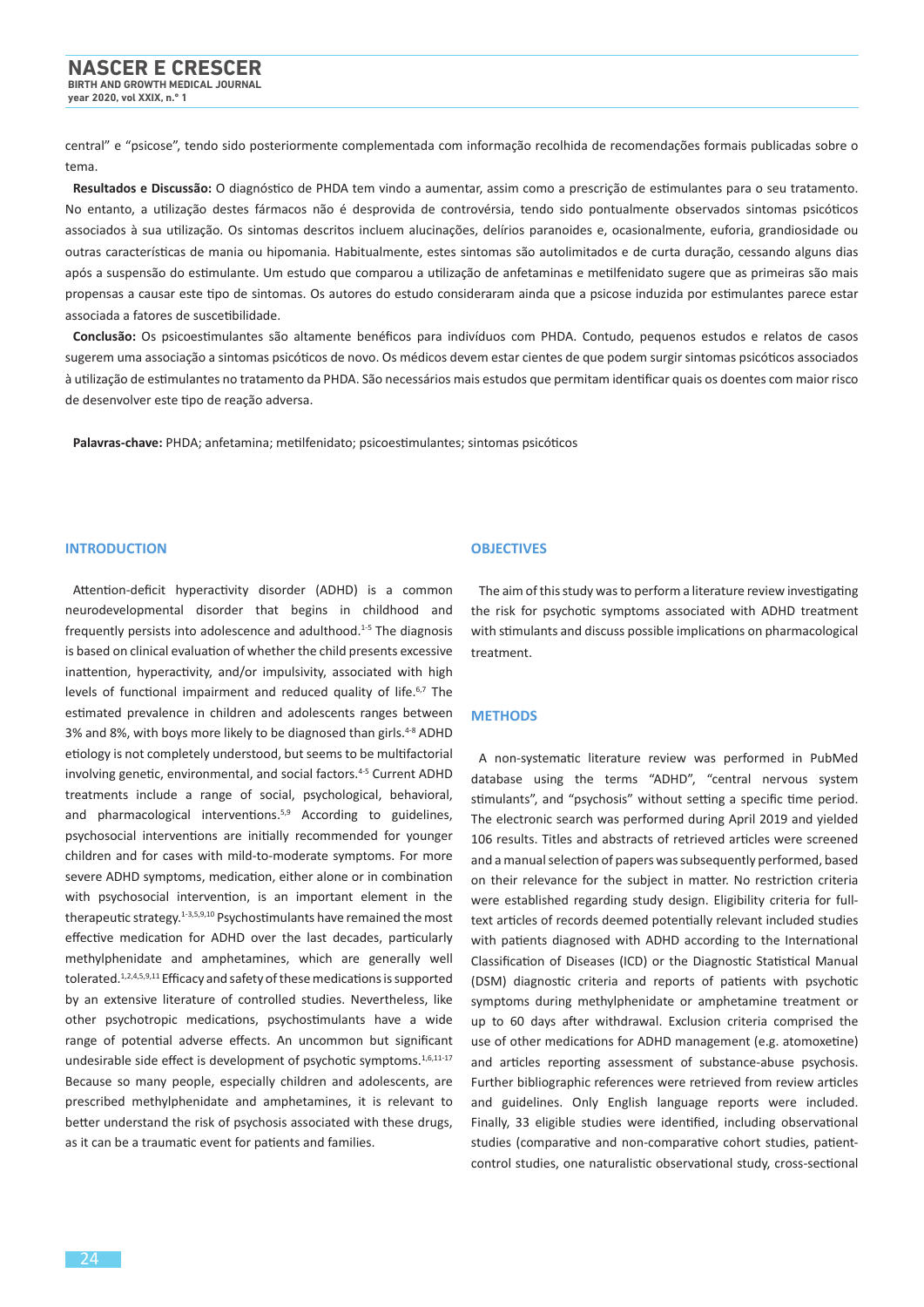studies, and a Phase IV open-label study in Europe), patient reports/ series, comprehensive and systematic reviews of clinical data from randomized controlled trials, and meta-analyses.

#### **RESULTS AND DISCUSSION**

The number of children and adults diagnosed with ADHD is steadily increasing in several parts of the world, including North America and Europe.18-20 Consequently, stimulant prescription has also dramatically increased.11,18,19 Methylphenidate and amphetamines have been used for decades with no specified preference of one over the other.<sup>11,21,22</sup> Additionally, current guidelines are inconsistent in treatment recommendations. Some rank methylphenidate over amphetamine for children, while others recommend psychostimulants as first-line treatment without distinguishing between drugs.2,5,23 Amphetamine is available for use as dexamphetamine, mixed-amphetamine salts (levoamphetamine plus dextroamphetamine), or lisdexamphetamine, a dexamphetamine prodrug and the only formulation available in Portugal.4,7 Generic and branded methylphenidate are also available, including longacting and immediate-, extended-, and slow-release formulations. Methylphenidate is the most frequently prescribed drug globally, with recent data showing that amphetamine is more commonly used in the United States and Canada.4,11,16,21 Both stimulant types are thought to enhance dopamine and noradrenaline efflux in the central nervous system.4,18,21 However, while methylphenidate acts on their reuptake inhibition, amphetamine brings about reuptake blockade and presynaptic release, resulting in higher dopamine availability within the synaptic cleft.<sup>4,11,18</sup>

ADHD-prescribed stimulants are considered equivalent regarding standard efficacy endpoints, with some patients better responding to and tolerating one drug over the other. $4,7,10,11,21,25$  Typical side effects include decreased appetite, weight reduction, initial insomnia, somnolence, headache, and rebound irritability, which are generally acceptable for being mild and/or temporary.<sup>4,7,10,26</sup> Yet, safety of these medications remains controversial.<sup>21</sup> Hallucinations and other psychotic symptoms have been reported as additional uncommon significant adverse effects.3,4,11,16,18,25,27,28

Some side effects may be too uncommon to be detected in randomized controlled trials (RCTs), particularly when rare, delayed, or observed in specific patient subgroups. For this reason, cohort studies, patient-control studies, and even patient reports/series included in this review may be of value. Systematic reviews and meta-analyses were also included in article selection, some of which belonging to The Cochrane Library, a collection of systematic reviews that follows a scientifically rigorous protocol to generate robust evidence.

#### **Stimulant-induced psychosis**

Stimulant-induced psychosis has been described since the 1950s in individuals abusing amphetamine and methamphetamine.19 Psychosis literature review showed that few data exists regarding this phenomenon in ADHD. Most published data concerns clinical case reports, case series, and small clinical trials. In these studies, the term "psychosis" is defined at symptom level and does not imply a fullblown psychotic disorder.<sup>10,26</sup> The most reported psychosis symptoms are hallucinations and paranoid delusions, and occasionally also euphoria, grandiosity, and other mania and hypomania symptoms are described.6,10,15,25-27 All revised studies showed that stimulant-induced psychosis is generally short-lived, can occur at therapeutic levels, and resolves within days after stimulant discontinuation.<sup>11,15,16,20,26,27</sup> In the vast majority of cases, there was no personal or family history of psychiatric disorder. To the best of our knowledge, affected patients have not used recreational drugs, although some assumed having taken higher-than-prescribed doses.<sup>20</sup> No other risk factors were identified potentially accounting for reported psychosis or mania-related events. 6,18,20,26,28-30 Study authors agree that stimulantinduced psychosis appears to be related to susceptibility factors.29,30 Several common genetic biomarkers have been identified between amphetamine-induced psychosis and schizophrenia, which may justify why some patients are more vulnerable to amphetamineinduced psychosis and probably other stimulants.<sup>30,31</sup> In healthy individuals, some authors consider that a high stimulant dose over a short period of time plays an important role in psychosis development. However, that does not explain why some individuals develop psychotic symptoms at a certain stimulant dose and others do not. In this context, it was hypothesized that the relationship between stimulant-induced psychosis and primary psychosis could be perceived within the framework of a stress vulnerability paradigm. Individuals with lower stress vulnerability require higher stimulant doses to precipitate acute psychosis than highly stress vulnerable individuals. The least susceptible individuals are those who took stimulants but never experienced psychosis. Conversely, the most vulnerable individuals are schizophrenic patients who become psychotic without using any stimulants at all. The stress vulnerability paradigm assumes that the more life stressors an individual has, the lower the psychosis threshold.<sup>29-31</sup>

A few years ago, the Food and Drug Administration (FDA) sought to evaluate the frequency of psychotic- or manic-like stimulant reactions in ADHD patients.<sup>24,25</sup> Based on results from a small preapproval trial, as well as on post-marketing spontaneous reports, FDA required ADHD drug manufacturers to include in US package inserts warnings about psychiatric side effects in patients with no prior history of psychosis.6,11,20,21,24-26

#### **Comparative risk**

Until now, very few data has been reported on the comparative risk of psychosis during treatment with methylphenidate and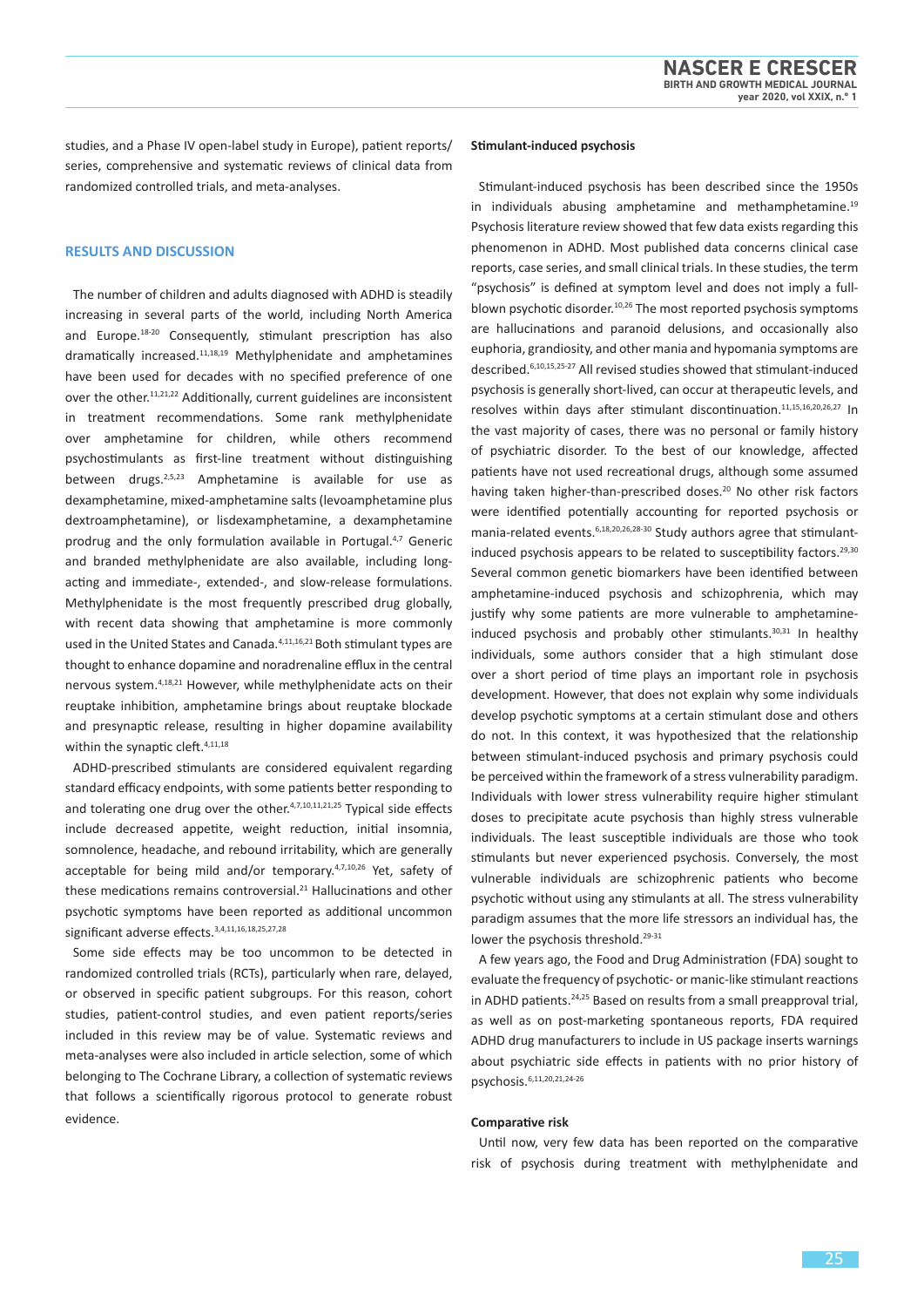amphetamines.<sup>16</sup> In a recent cohort study using insurance claim databases, the authors followed 221.486 teens and young adults with ADHD aged 13 to 25 years who were prescribed stimulants for the first time. Half of the study cohort received amphetamines and the other half methylphenidate. Researchers subsequently investigated whether patients had a psychosis diagnosis within four to five months severe enough to warrant antipsychotic medicine. New-onset psychotic symptoms occurred in 343 (approximately 0.15%) teens and young adults. The risk of this rare but serious side effect was twice as high among patients taking amphetamines than among those taking methylphenidate (0.21% vs. 0.1%). $11,16$  Study authors considered that the different biological mechanisms of methylphenidate and amphetamine activity on neurotransmitters could explain findings.<sup>11</sup> This data is consistent with a meta-analysis of randomized trials suggesting a more favorable safety profile for methylphenidate than for amphetamine in young patients.<sup>32</sup>

#### **Risk of developing schizophrenia**

Some evidence suggests that vulnerability to psychostimulantinduced psychosis and schizophrenia may be physiologically and genetically related.13,33 However, there is no agreement on the predictive value of psychotic symptoms associated with the use of psychostimulants in children.<sup>33</sup>

Several studies indicate that patients with schizophrenia, schizotypal personality traits, and family history of such psychiatric disorders are more prone to psychotic episodes associated with the use of stimulants.<sup>13,27,30</sup> The "dopamine hypothesis of schizophrenia" attributes psychotic symptoms to hyperactive dopaminergic signal transduction. At the same time, psychostimulants increase dopamine levels in some cerebral regions. Combination of these two factors causes dopamine overflow in the central nervous system, making the patient more likely to suffer from stimulant-induced psychosis.13,30,33

In contrast to schizophrenic psychosis, which follows a chronic course, stimulant-induced acute psychosis seems to have a brief duration and resolve with abstinence.<sup>13,16,25-27</sup> Still, symptoms persist for more than one month in a minority of patients, suggesting prodromal schizophrenia symptoms that were exacerbated by psychostimulant use or an underlying schizophrenia vulnerability triggered by psychostimulant use.<sup>13,27,29,30</sup>

To further complicate the picture, FDA reported that 8% of patients with psychosis secondary to psychostimulants were diagnosed with schizophrenia or bipolar disorders after some years.<sup>13,27,33</sup> Some authors argued that ADHD-like symptoms may be a premorbid psychotic disorder state, particularly among patients with earlyonset psychosis.3,19,33 Interestingly, it has been reported that childhood history of ADHD is common in patients suffering from chronic psychotic disorders.3,19,33 Several possible explanations can be put forward to account for this association, including genetic susceptibility, neurobiological pathophysiology, family history, and social environmental factors.<sup>3,30,31</sup> A population-based study in a

large sample of 73.049 ADHD-newly diagnosed patients and 73.049 controls from Taiwan's National Health Insurance database found that ADHD alone is a risk factor for psychotic disorders.<sup>3</sup> This study also suggested that patients with ADHD taking psychostimulants had a significantly increased risk of developing psychotic symptoms, but not schizophrenia.3,30,31

#### **CONCLUSION**

Psychostimulants are highly beneficial for ADHD patients and a valuable part of their treatment. However, as expected from pharmacological profile, these drugs are associated with new-onset psychotic symptoms, even at therapeutic doses.18,27 Episodes tend to occur early in the course of therapy, resolve with drug discontinuation, and present no immediate danger, but may be particularly traumatic and undesirable both for patients and parents.<sup>18,20,27</sup> In most reported stimulant-induced psychosis cases, no preexisting psychiatric comorbidities or substance abuse history were identified.18 Thus, physicians should be aware that psychotic symptoms may arise during ADHD stimulant treatment and caregivers should be educated about this side effect.<sup>20,27</sup>

One study comparing two commonly prescribed stimulants − amphetamines and methylphenidate − suggested that amphetamines are more likely to cause psychosis than methylphenidate.<sup>11</sup> However, one non-randomized/controlled single study based on a national insurance claim database is not enough to decide on the best course of action for these patients.

Further investigation is necessary to identify patients who are most at risk of psychotic episodes. Until risk factors are clarified, caution should be exercised when treating ADHD in patients with a history of psychotic episodes or with family history of psychotic disorders.<sup>6,11,26,28</sup> Since there is no strong evidence that stimulantinduced psychosis is associated with future schizophrenic or bipolar disorders, psychostimulants should remain first-line pharmacological treatments for ADHD, maintaining patients on close supervision.<sup>26,33</sup> The potential benefits of stimulant therapy on children's behavior, family life, and school functioning should be weighed against possible risks.10

#### **REFERENCES**

- 1. Subcommittee on Attention-Deficit/Hyperactivity Disorder, Wolraich M, *et al*. ADHD: clinical practice guideline for the diagnosis, evaluation, and the treatment of attention-deficit/ hyperactivity disorder in children and adolescents. Pediatrics; 2011; 128:1007-22.
- 2. National Institute for Health and Care Excellence. Attention deficit hyperactivity disorder: diagnosis and management. NICE, 2018.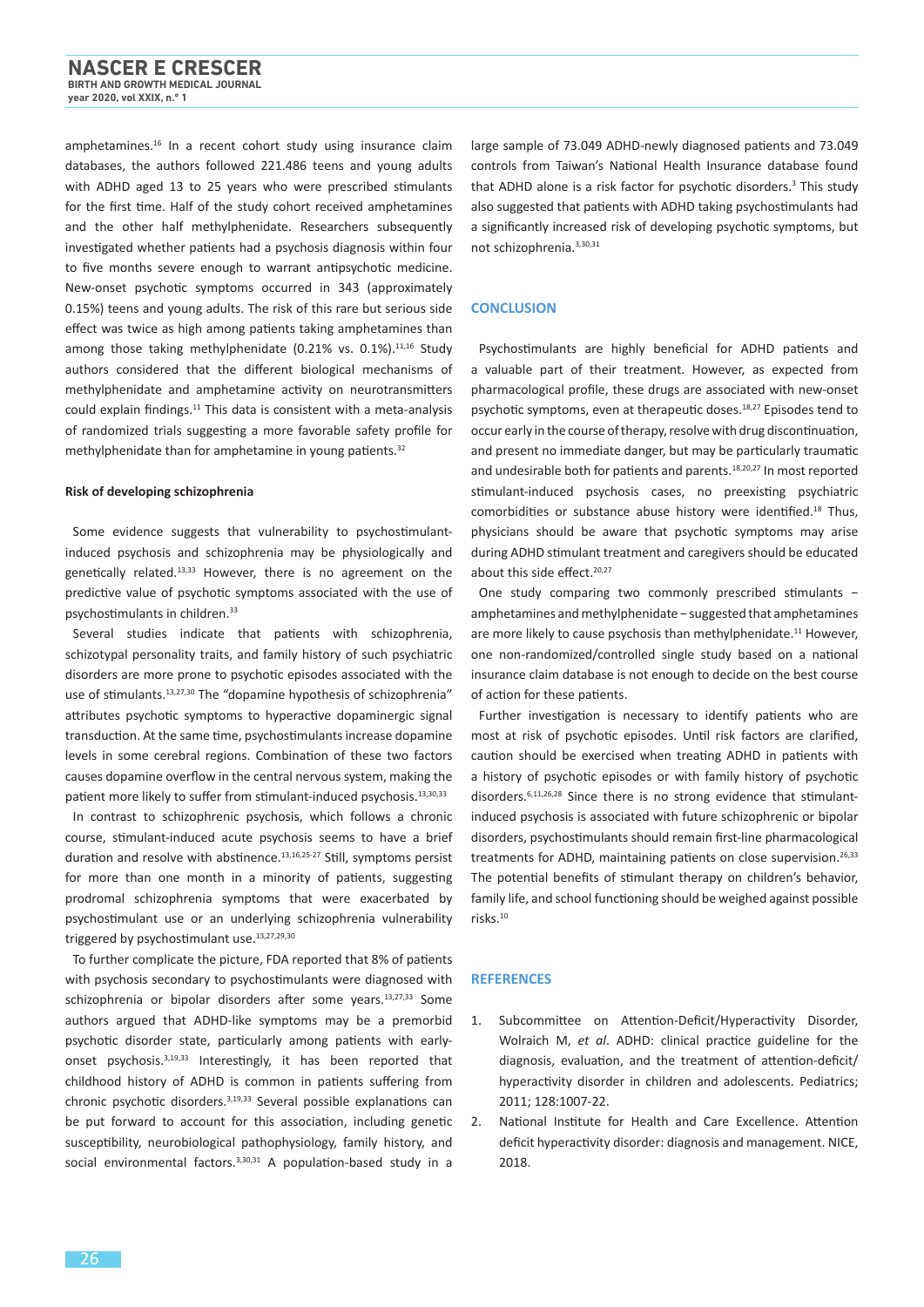- 3. Shyu YC, Yuan SS, Lee SY, Yang CJ, Yang KC, Lee TL, *et al*. Attention-deficit/hyperactivity disorder, methylphenidate use and the risk of developing schizophrenia spectrum disorders: A nationwide population-based study in Taiwan. Schizophr Res. 2015; 168:161-7.
- 4. Storebo OJ, Pedersen N, Ramstad E, Kielsholm ML, Nielsen SS, Krogh HB, *et al*. Methylphenidate for attention deficit hyperactivity disorder (ADHD) in children and adolescents - assessment of adverse events in non-randomised studies. Cochrane Database Syst Rev. 2018. 5. Art. No.: CD012069.
- 5. Canadian ADHD Resource Alliance (CADDRA): Canadian ADHD Practice Guidelines, Fourth Edition, Toronto ON; CADDRA, 2018.
- 6. Ramstad E, Storebo OJ, Gerner T, Krogh BH, Holmskov M, Magnusson FL, *et al*. Hallucinations and other psychotic symptoms in response to methylphenidate in children and adolescents with attention- deficit/hyperactivity disorder: a Cochrane systematic review with meta-analysis and trial sequential analysis. Scandinavian Journal of Child and Adolescent Psychiatry and Psychology. 2018; 6:52-71.
- 7. Coghill DR, Banaschewski T, Nagy P, Otero IH, Soutullo C, Yan B, et al. Long-Term Safety and Efficacy of Lisdexamfetamine Dimesylate in Children and Adolescents with ADHD: A Phase IV, 2-Year, Open-Label Study in Europe. CNS Drugs. 2017; 31:625- 38.
- 8. Greydanus DE, Nazeer A, Patel DR. Psychopharmacology of ADHD in pediatrics: current advances and issues. Neuropsychiatr Dis and Treat. 2009: 5:171-81.
- 9. Shibib S and Chalhoub N. Stimulant Induced Psychosis. Child and Adolesc Ment Health. 2009; 14:20-3.
- 10. Cortese S, Holtmann M, Banaschewski T, Buitelaar JK, Coghill D, Danckaerts M, *et al*. Practitioner review: current best practice in the management of adverse events during treatment with ADHD medications in children and adolescents. J of Child Psychol Psychiatry. 2013; 54:227-46.
- 11. Moran LV, Ongur D, Hsu J, Castro VM, Perlis RH, Schneeweiss S. Psychosis with Methylphenidate or Amphetamine in Patients with ADHD. N Engl J Med. 2019; 380:1128-38.
- 12. Chammas M, Ahronheim GA and Hechtman L. Reintroduction of stimulant treatment for patients with ADHD, after stimulantrelated psychosis. Clin Pract. 2014; 11:289-94.
- 13. Bramness JG, Gundersen OH, Guterstam J, Rognli BE, Kostenius M, Loberg E-M, et al. Amphetamine-induced psychosis - a separate diagnostic entity or primary psychosis triggered in the vulnerable? BMC Psychiatry. 2012; 12:221.
- 14. Bramness JG, Rognli EB. Psychosis induced by amphetamines. Curr Opin Psychiatry. 2016; 29:236-41.
- 15. Cherland E, Fitzpatrick R. Psychotic Side Effects of Psychostimulants: A 5-Year Review. Can J Psychiatry. 1999; 44:811-3.
- 16. Cortese S. Psychosis during Attention Deficit-Hyperactivity Disorder - Treatment with Stimulants. N Engl J Med. 2019;

380:1178-80.

- 17. Gross-Tsur V, Joseph A, Shalev RS. Hallucinations during methylphenidate therapy. Neurology. 2004; 63:753-4.
- 18. Cressman AM, Macdonald EM, Huang A, Gomes T, Paterson MJ, Kurdyak PA, *et al*. Prescription Stimulant Use and Hospitalization for Psychosis or Mania: A Population-Based Study. J Clin Psychopharmacol. 2015; 35:667-71.
- 19. Moran LV, Masters GA, Pingali S, Cohen BM, Liebson E, Rajarethinam RP, *et al*. Prescription stimulant use is associated with earlier onset of psychosis. J Psychiatr Res. 2015; 71:41-7.
- 20. Mosholder AD, Gelperin K, Hammad TA, Phelan K, Johann-Liang R, *et al*. Hallucinations and Other Psychotic Symptoms Associated with the Use of Attention-Deficit/Hyperactivity Disorder Drugs in Children. Pediatrics. 2009; 123:611-5.
- 21. Goodman DW. Lisdexamfetamine Dimesylate (Vyvanse), A Prodrug Stimulant for Attention-Deficit/Hyperactivity Disorder. P&T. 2010; 35:273-86.
- 22. Powell SG, Thomsen PH, Frydenberg M, Rasmussen H. Long-Term Treatment of ADHD With Stimulants: A Large Observational Study of Real-Life Patients. Journal of Attention Disorders. 2011; 15:439-51.
- 23. Kooij SJ, Bejerot S, Blackwell A, Caci H, Casas-Brugué M, Carpentier PJ, *et al*. European consensus statement on diagnosis and treatment of adult ADHD: The European Network Adult ADHD. BMC Psychiatry. 2010; 10:67.
- 24. Pliszka SR. Pharmacologic Treatment of Attention-Deficit/ Hyperactivity Disorder: Efficacy, Safety and Mechanisms of Action. Neuropsychol Rev. 2007; 17:61-72.
- 25. Berman SM, Kuczenski R, McCracken JT. Potential adverse effects of amphetamine treatment on brain and behavior: a review. Molecular Psychiatry. 2009; 14:123-42.
- 26. Graham J, Banaschewski T, Buitelaar J, Coghill D, Danckaerts M, Dittmann RW. European guidelines on managing adverse effects of medication for ADHD. Eur Child Adolesc Psychiatry. 2011; 20:17-37.
- 27. Ross RG. Psychotic and Manic-like Symptoms During Stimulant Treatment of Attention Deficit Hyperactivity Disorder. Am J Psychiatry. 2006; 163:1149-52.
- 28. Surles LK, May HJ, Garry JP. Adderall-Induced Psychosis in an Adolescent. J Am Board Fam Prac. 2002; 15:498-500.
- 29. Bennett FC, Brown RT, Craver J, Anderson D. Stimulant medication for the child with attention-deficit/ hyperactivity disorder. Pediatric Clinics of North America. 1999; 46:929-44.
- 30. Henning A, Kurtom M, Espiridion ED. A Case Study of Acute Stimulant-induced Psychosis. Cureus, 2019. 11:e4126.
- 31. Bramness J, Gundersen O, Guterstam J, Rognli E, Konstenius M, Loberg EM, *et al*. Amphetamine-induced psychosis - a separate diagnostic entity or primary psychosis triggered in the vulnerable? BMC Psychiatry. 2012; 12:221.
- 32. Cortese S, Adamo N, Giovane C, Mohr-Jensen C, Hayes AJ, Carucci S, *et al*. Comparative efficacy and tolerability of medications for